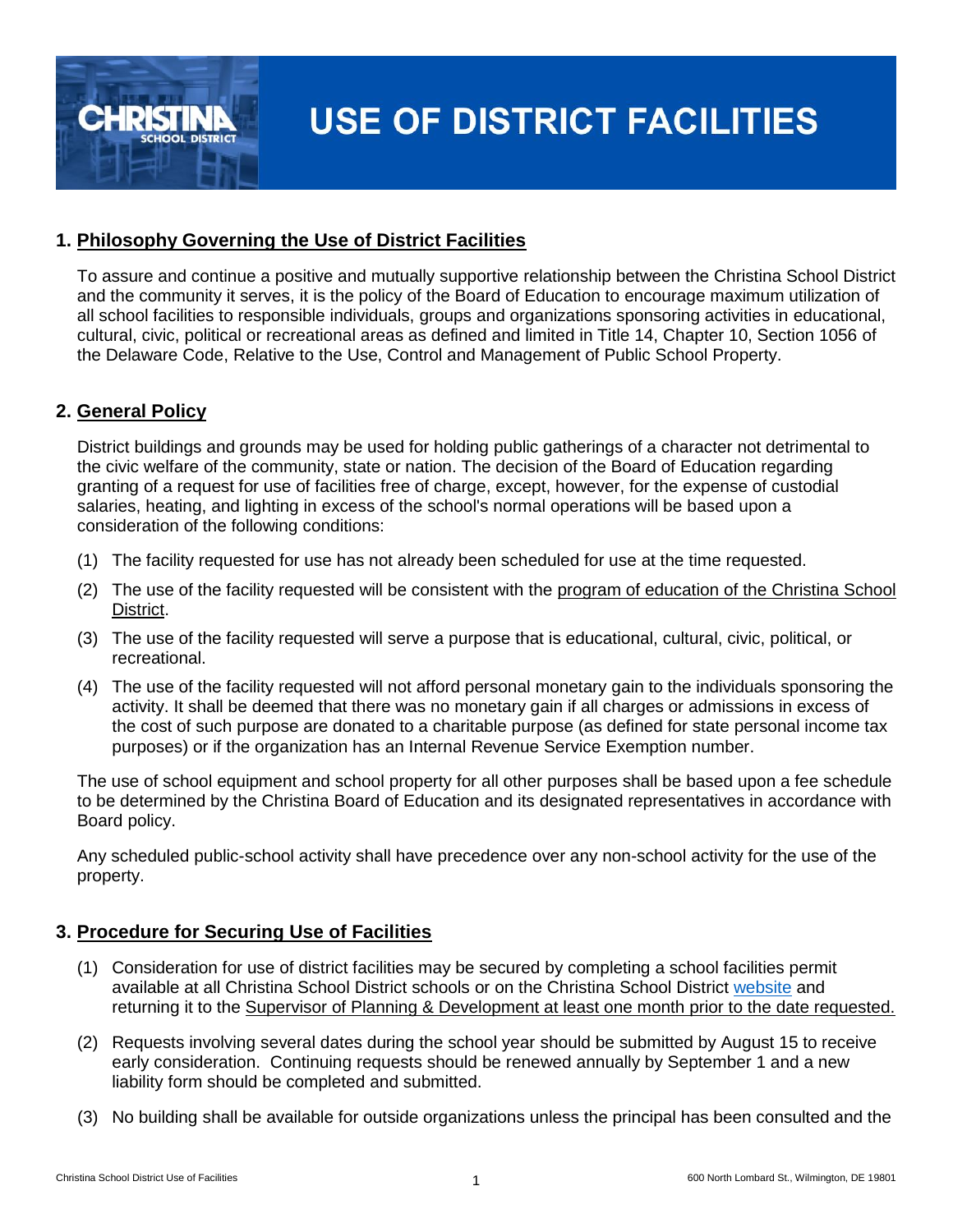using organization has received an approved copy of the permit from the Supervisor of Planning and Development.

- (4) The Board of Education may refuse to permit the use of any school property under its jurisdiction for any purpose which, in its discretion, would tend to interfere with the program of the public schools or would not be in harmony with the purposes of public education in such matters as character building, the development of unprejudiced social attitudes and the training of pupils for responsible citizenship.
- (5) The Board of Education may refuse to permit the continued use of any school facility to individuals/organizations that have failed to comply with rules and regulations governing the Community Use of District Facilities.

# **4. Charges**

- (1) Charges will be made in accordance with appended "Charges for Use of School Facilities."
- (2) All basic fees are to be paid in advance of the use of facilities and additional costs, if any, will be billed after use by the District Supervisor of Planning and Development.
- (3) Charges may be made for the use of school facilities when such use involves the expense of custodial salaries, heating and lighting in excess of the school's normal operation.
- (4) Charges may be made for custodial services even though use of facilities occurs during hours when a custodian is normally present if the custodian is diverted from his regular duties to meet the needs of the group using the facility.
- (5) Charges shall be made if damage to the facilities occurs.
- (6) Charges shall be made to groups using the facilities for general public programs which charge admission.
- (7) To facilitate the implementation of charges, organizations using the facilities outside of school hours have been grouped as follows:

**Group I** - Free Use of Facilities (except for the expense of custodial salaries, heating, and lighting in excess of the school's normal operations).

All Christina School District school sponsored or school affiliated organizations such as, but not limited to:

- 1. Employee organizations
- 2. P.T.A. C.A.C.
- 3. Athletic boosters
- 4. Band/music boosters
- 5. Adult education groups
- 6. Evening school classes
- 7. Boy, Girl and Cub Scouts
- 8. Student clubs/organizations
- 9. Junior Achievement
- 10. F.T.A., F.H.A, F.F.A.
- 11. Political organizations
- 12. New Castle County, Wilmington, Newark Parks & Recreation
- 13. Civic Organizations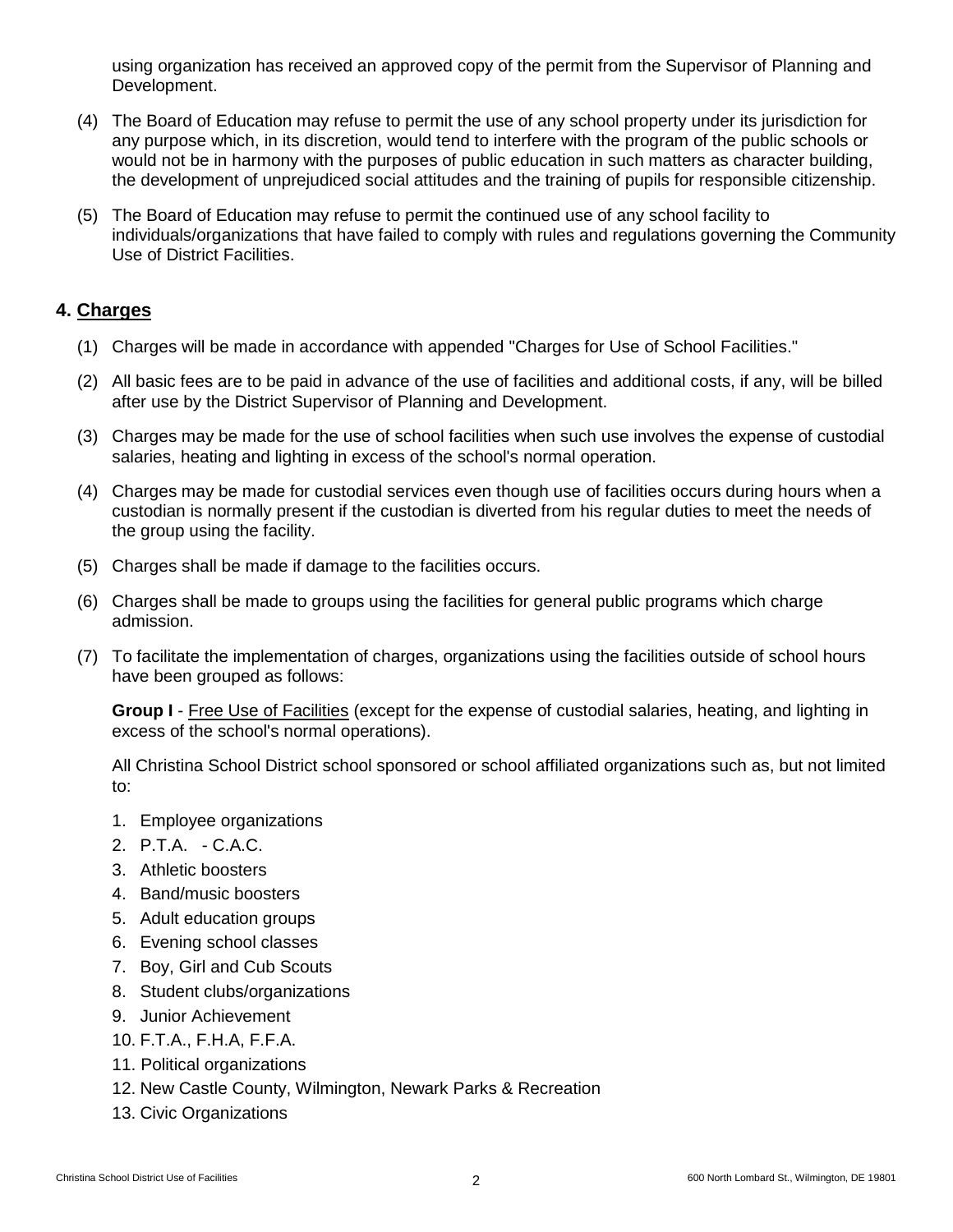- 14. Garden Clubs
- 15. Community Service Organizations
- 16. Swim Clubs (Meetings Only)
- 17. YMCA, YWCA, YMHA
- 18. Educational Groups
- 19. Community sponsored recreation programs open to all youth

## **Group II** - Regular Fee Schedule

- 1. Non-public school activities
- 2. Adult industrial recreational groups/athletic leagues
- 3. Religious organizations
- 4. Profit-making organizations
- 5. Swim Clubs (Use of Pool)

## **5. Rules and Restrictions**

- (1) Religious groups may use school facilities. Each application will be considered on its merit and concurrence with provisions in the Delaware Code.
- (2) When dancing is permitted, it shall be strictly supervised by responsible groups or organizations.
- (3) The possession, use or consumption of alcoholic beverages or illicit drugs shall not be permitted on school property at any time.
- (4) It is requested that no smoking occur in district buildings.
- (5) Functions held during a normal custodial work shift must cease no later than 1/2 hour before the custodian(s) shift ends; otherwise overtime will be charged. The facility will be opened by the custodian 1/2 hour before the scheduled starting time.
- (6) The permit to use a school building does not include the use of any school equipment, such as projectors, slides, spotlights, etc. Specific arrangements must be made in advance with the principal of the school for the use of such equipment. These arrangements must be made by the group using the building and will not be made by the District Office.
- (7) When kitchen facilities or equipment are used for food preparation, the cafeteria manager or a designated representative shall be present during the preparations, serving and cleanup. Arrangements for such use must be made through the District Food Service Supervisor.
- (8) In accepting the use of school property, the group granted the permit shall agree to make good any damages done to the property or equipment and to indemnify and hold harmless the Christina School District for any accident to any occupants of the building or grounds during the period of use by the group. The Board accepts no responsibility for loss of personal property. The Board may require users to file a certificate of liability insurance coverage with the Christina School District.
- (9) All fire and safety rules shall be strictly observed.
- (10) The installation of decorations, posters, etc. must conform to safety and fire regulations, and nothing shall be fastened to the building in such a manner that will mar the finish. All decorations, posters, etc. are to be removed by the group responsible for their installation.
- (11) Adequate supervision, as determined by the principal or his representative, must be provided by the group/organization using the facility. Falsification of information on an application, rowdyism, vandalism,